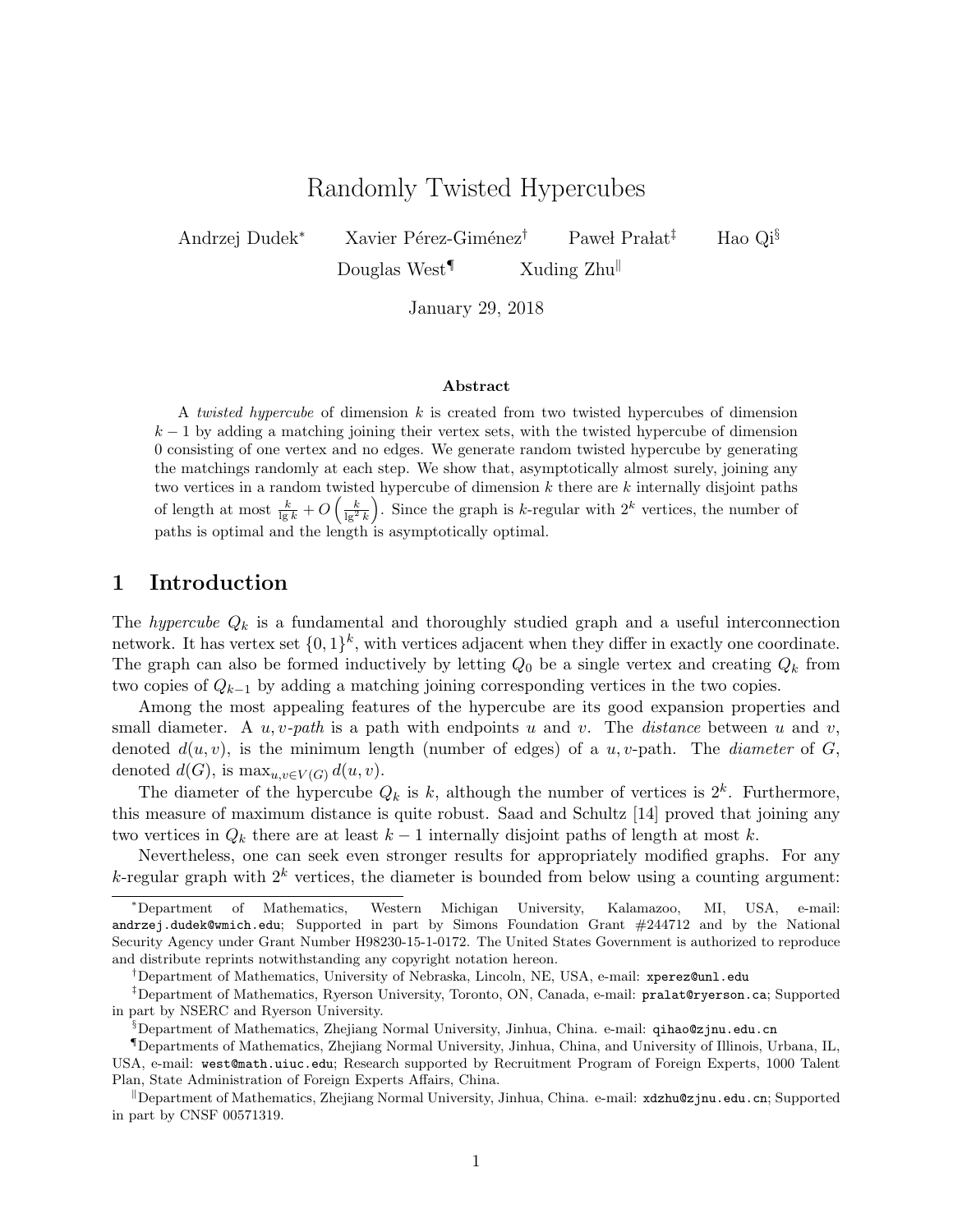there are at most  $k(k-1)^{d-1}$  vertices at distance d from a given vertex. Hence the diameter is at least  $\frac{k}{\lg k}$ , and the hypercube exceeds this by a factor of  $\lg k$ , where  $\lg k = \log_2 k$ . The expansion properties of  $Q_k$  are limited by the prevalence of small cycles, especially 4-cycles, which reduce the number of vertices reachable within a given distance.

To overcome this difficulty, various researchers proposed more flexible constructions. The terms "twisted hypercube" or "crossed hypercube" appear in dozens of papers, often studying restricted versions of the matchings allowed in the general recursive model we study. Often the aim was to reduce the diameter while maintaining k-regularity and vertex set  $\{0,1\}^k$ , although connectivity and other properties of paths and cycles have also been studied.

**Definition 1.** For  $k > 1$ , a twisted hypercube of dimension k is obtained from two twisted hypercubes of dimension  $k-1$  by adding a matching joining the vertex sets of the two smaller graphs. The unique twisted hypercube of dimension 0 consists of one vertex and no edges.

A k-dimensional twisted hypercube is k-regular with  $2^k$  vertices, so its diameter is at least  $\frac{k}{\lg k}$ . Esfahanian, Ni, and Sagan [4] twisted a single 4-cycle, thereby reducing the diameter to  $k - 1$ . Using cartesian products of 3-dimensional twisted hypercubes, Chedid and Chedid [2] noted that diameter  $2k/3$  can be achieved. A model proposed by Efe [3], an explicit inductive restricted version of the model we study, reduced the diameter to  $[(k+1)/2]$ . To our knowledge, the earliest suggestion of the general recursive twisting in Definition 1 was in an unpublished private comment by Peter Slater in 1997. In response to that comment, Hartman [6] found an explicit inductive construction of a k-dimensional twisted hypercube with diameter at most  $c_{\frac{k}{\ln n}}$  $\frac{k}{\lg k}$ , were c can be any number greater than 8. Recently, Zhu [20] presented a simple inductive construction of twisted hypercubes: to obtain the k-dimensional twisted hypercube  $H_k$ , take two copies  $0H_{k-1}$  and  $1H_{k-1}$ of  $H_{k-1}$ , let  $\kappa = \lceil \lg(k-1) - 2\lg^2(k-1) \rceil$ , add a matching edge connecting  $0a_1a_2 \ldots a_{k-1}$  and  $1b_1b_2...b_{k-1}$  if for  $1 \leq i < \kappa$ ,  $b_i = a_i + a_{k-\kappa+i} \pmod{2}$  and for  $\kappa \leq i < k$ ,  $b_i = a_i$ . It was proved in [20] that  $H_k$  has diameter asymptotic to  $\frac{k}{\lg k}$ .

In addition to decreasing the diameter, one can ask for robustness. Fault-tolerance for diameter is captured by the notion of "wide diameter". A graph is k-connected if the deletion of fewer than k vertices cannot result in a disconnected graph or a graph with only one vertex. By Menger's Theorem  $[12]$ , in a k-connected network there exist k internally disjoint paths joining any two vertices, where paths with the same endpoints are *internally disjoint* if they share no other vertices. Therefore, when G is  $\ell$ -connected, we may define the  $\ell$ -wide-distance between u and v, denoted  $d_{\ell}(u, v)$ , to be the least integer d such that G contains  $\ell$  internally vertex-disjoint u, v-paths of length at most d. The  $\ell$ -wide-diameter of G, denoted  $d_{\ell}(G)$ , is  $\max_{u,v \in V(G)} d_{\ell}(u, v)$ . Note that

$$
d(G) = d_1(G) \leq d_2(G) \leq \ldots \leq d_\ell(G).
$$

The wide diameter was introduced independently by Hsu and Lyuu [7] and by Flandrin and Li [5]. For general graphs, Hsu and Luczak  $[8]$  showed that every k-regular k-connected graph on n vertices has k-wide-diameter at most  $n/2$ . Wide diameter was studied for various Cartesian product graphs and hypergraph variations in [1, 11, 15, 16, 18, 19].

When the  $\ell$ -wide-diameter of a graph equals its diameter, the graph can be said to be  $(\ell - 1)$ fault-tolerant for diameter. The result of Saad and Schultz [14] mentioned earlier shows that the hypercube  $Q_k$  is  $(k-2)$ -fault-tolerant for diameter. Their full result on the wide-diameter of  $Q_k$  is

$$
d_{\ell}(Q_k) = \begin{cases} k & \text{if } 1 \leq \ell \leq k - 1, \\ k + 1 & \text{if } \ell = k. \end{cases}
$$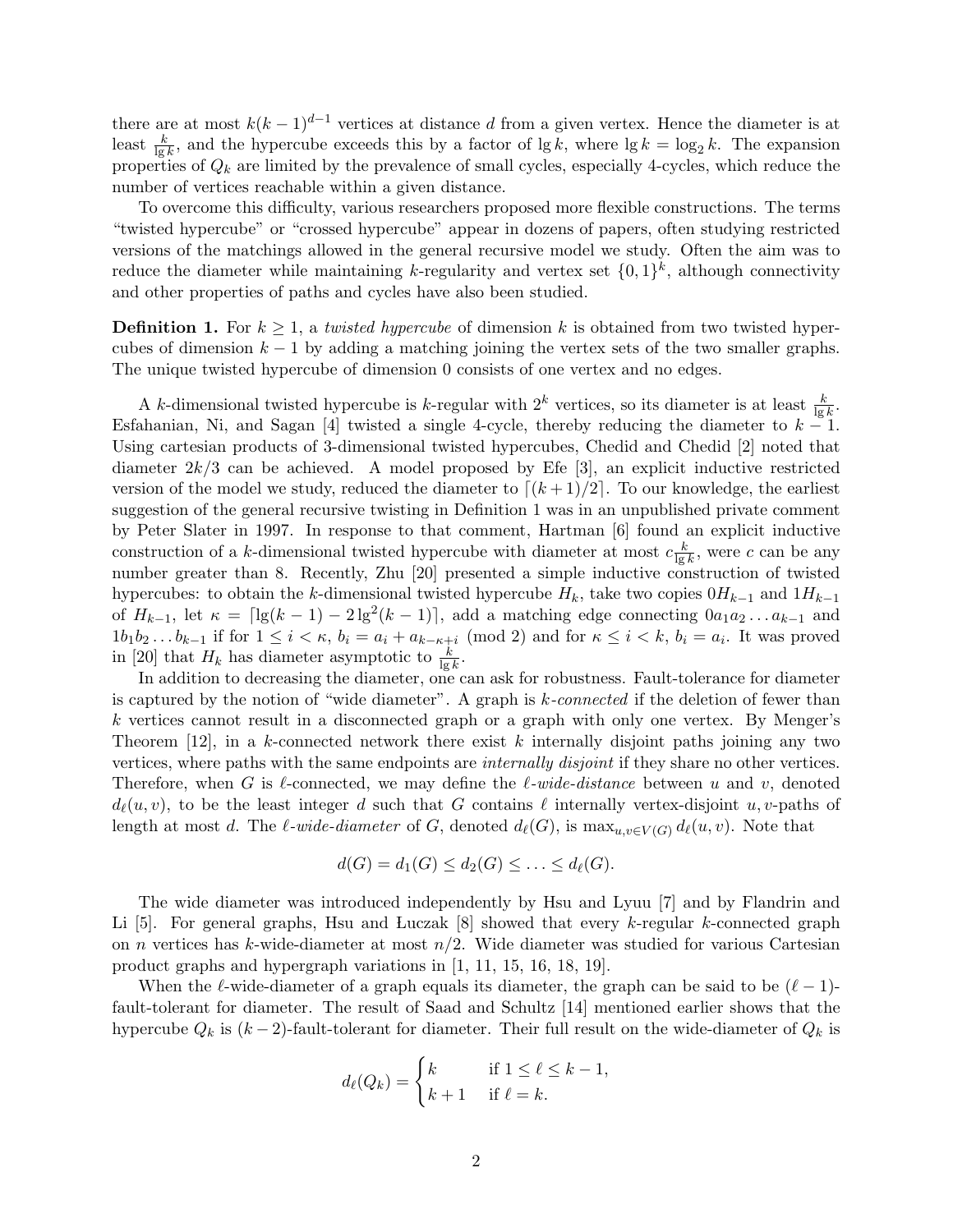Qi and Zhu [13] showed that for the k-dimensional twisted hypercubes constructed in [20], for  $\ell \le \lg k$ , its  $\ell$ -wide diameter is asymptotically  $\frac{k}{\lg k}$ . Our objective in this paper is to extend this statement to all  $\ell \leq k$ . In particular, we show that both the reduction of diameter asymptotically to  $\frac{k}{\lg k}$  and the stronger property of having  $\ell$ -wide-diameter asymptotic to diameter for  $\ell \leq k$  are achieved by asymptotically almost all twisted hypercubes when generated by choosing random matchings.

**Definition 2.** A random k-dimensional twisted hypercube, denoted  $\hat{Q}_k$ , is formed as follows. Let  $\hat{Q}_0$  consist of a single vertex and no edges. For  $k \geq 1$ , form  $\hat{Q}_k$  from two disjoint independently generated random  $(k-1)$ -dimensional twisted hypercubes  $\hat{Q}_{k-1}$  and  $\hat{Q}'_{k-1}$  by adding a random matching joining their vertex sets. In the process of forming  $\hat{Q}_k$ , at step i there are  $2^{k-i}$  independently generated random matchings used to form connected subgraphs with  $2<sup>i</sup>$  vertices; we call these matchings of type i.

Let us stress again that  $\hat{Q}_{k-1}$  and  $\hat{Q}'_{k-1}$  are generated independently and need not be isomorphic; in fact, they are isomorphic with only a small probability when k is large. The set of edges of  $\hat{Q}_k$ contains for  $1 \leq i \leq k$  a union of  $2^{k-i}$  (independent) random matchings of type *i*. We still treat  $V(\hat{Q}_k)$  as  $\{0,1\}^k$ . Thus for  $a_1 \cdots a_{k-i} \in \{0,1\}^{k-i}$ , there is a matching of type i that matches the set  $a_1 a_2 \cdots a_{k-i} 0 \times \{0,1\}^{i-1}$  to the set  $a_1 a_2 \cdots a_{k-i} 1 \times \{0,1\}^{i-1}$ .

As is usual when discussing randomized constructions, our results are asymptotic. That is, we always consider  $k \to \infty$ , so we may always assume that k is large enough to guarantee the truth of statements that depend on k being large enough. The notation  $o(f(k))$  indicates a function of k whose ratio to  $f(k)$  tends to 0. The notation  $O(f(k))$  indicates a function of k whose magnitude is bounded by a multiple of  $f(k)$  when k is sufficiently large. We also write  $f(k) \sim g(k)$  if  $f(k)/g(k) \to$ 1 as  $k \to \infty$ , which is equivalent to  $f(k) = (1 + o(1))g(k)$ .

We say that a property or event  $A_k$  holds asymptotically almost surely (or a.a.s.) if the probability of  $A_k$  tends to 1 as k goes to infinity. We write  $\hat{Q}_k$  to indicate a graph generated by the model specified in Definition 2. Finally, we denote the logarithm of x with base 2 by  $\lg x$ . Our main result is the following.

#### **Theorem 3.** Asymptotically almost surely,  $d_k(\hat{Q}_k) = \frac{k}{\lg k} + O\left(\frac{k}{\lg^2 k}\right)$  $\Big) \sim \frac{k}{\ln r}$  $\frac{k}{\lg k}$  .

We have noted that the diameter is always at least  $\frac{k}{\lg k}$  for a k-regular graph with  $2^k$  vertices. Since  $d_1(G) \leq \cdots \leq d_k(G)$ , the result implies that a.a.s. for  $1 \leq \ell \leq k$  we have  $d_{\ell}(\hat{Q}_k) \sim \frac{k}{\log k}$  $\frac{k}{\lg k}$ , which is (asymptotically) sharp.

We also remark that the a.a.s. claim in Theorem 3 also holds with probability  $1 - o(e^{-\alpha k})$ , where  $\alpha$  is any positive constant. This can be easily deduced from Remark 8 in Section 3 and some straightforward modifications of the argument. However, we do not attempt to optimize this probability bound.

### 2 The Pairing Model

Twisted hypercubes are regular graphs. Analysis of random twisted hypercubes is greatly aided by modifying a model that has proved to be highly successful in analyzing random regular graphs. This is the so-called pairing model (also known as the configuration model).

We view each vertex of  $\hat{Q}_k$  as a set of k points. The points in a vertex are assigned distinct labels (types) from  $1, \ldots, k$ , corresponding to the k matchings that form  $\hat{Q}_k$ . In a matching of type *i*, we are restricted for each  $a \in \{0,1\}^{k-i}$  to match the points of type *i* in the vertices of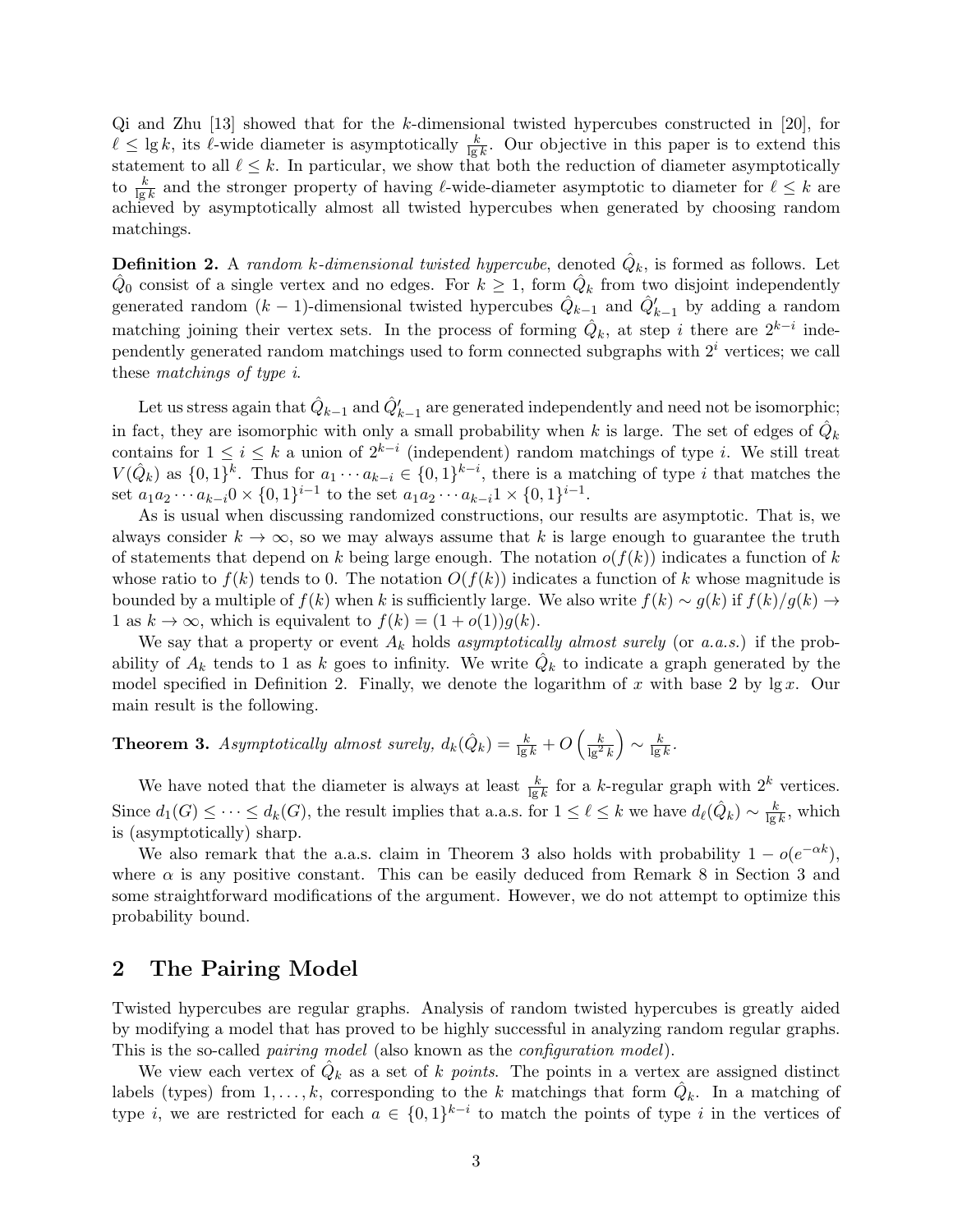$a_1a\cdots a_{k-i}0\times\{0,1\}^{i-1}$  with the points of type i in the vertices of  $a_1\cdots a_{k-i}1\times\{0,1\}^{i-1}$  (which we call the *permissible* points), and we do so at random. This can be done in many different ways, some of which turn out to be very convenient. In particular, the edges can be chosen sequentially. As matchings are independent, one can generate part of one matching and move to generating part of another one, if needed. The graph  $\hat{Q}_k$  is then obtained by merging the k points in each vertex; each point contributes one incident edge.

In the usual pairing model, all points in all vertices are available as neighbors, and hence loops and multiple edges may arise. In the restricted version we have specified here, the resulting graph is always simple. Although odd cycles may occur as soon as dimension 3 is reached, always  $\hat{Q}_k$  has girth at least 4.

The most important advantage of the pairing model is the ability to view the edges as generated sequentially. A matching between sets  $S_1$  and  $S_2$  of points can be selected uniformly at random in many ways. In particular, at any stage the first point in the next random pair chosen can be selected using any rule whatsoever, as long as the second point in that pair is chosen uniformly at random from the remaining unmatched points in the opposite set. For example, one can insist that the next point chosen is the next one remaining in any pre-specified ordering of the points in  $S_1 \cup S_2$ . Alternatively, it can be restricted to come from a vertex containing one of the points in the previous pair chosen (if any such points remain available).

We use this idea several times. For example, consider the process of generating  $\hat{Q}_4$ . We start with  $2<sup>4</sup>$  vertices, where each vertex consists of four points. No edge is generated yet and our goal is to explore the graph around an arbitrarily chosen vertex v containing points  $a, b, c, d$  (see Figure 1). Point a must be matched to  $e$  in the matching of type 1. Since points must be matched to permissible points of the same type, point b is matched randomly to one of the two f points, c is matched to one of the four q points, and d to one of the eight h points. The neighborhood of v has been explored. After that, we may want to continue exploring the graph from one of the neighbors of  $v$  or start from a new vertex, depending on the application. For more details about the model, see the survey by Wormald [17] on random regular graphs, for example.



Figure 1: Exploring neighborhoods using the pairing model

We will use a well-known bound on tail probabilities.

**Theorem 4 (Chernoff Bound** (see [9], Theorem 2.1)). Let X be distributed as a binomial random variable with n trials and success probability p, so  $\mathbb{E}[X] = \mu = pn$ . If  $0 < \delta < 1$ , then

$$
\mathbb{P}[X < (1 - \delta)\mu] \le \exp\left(-\frac{\delta^2 \mu}{2}\right). \tag{1}
$$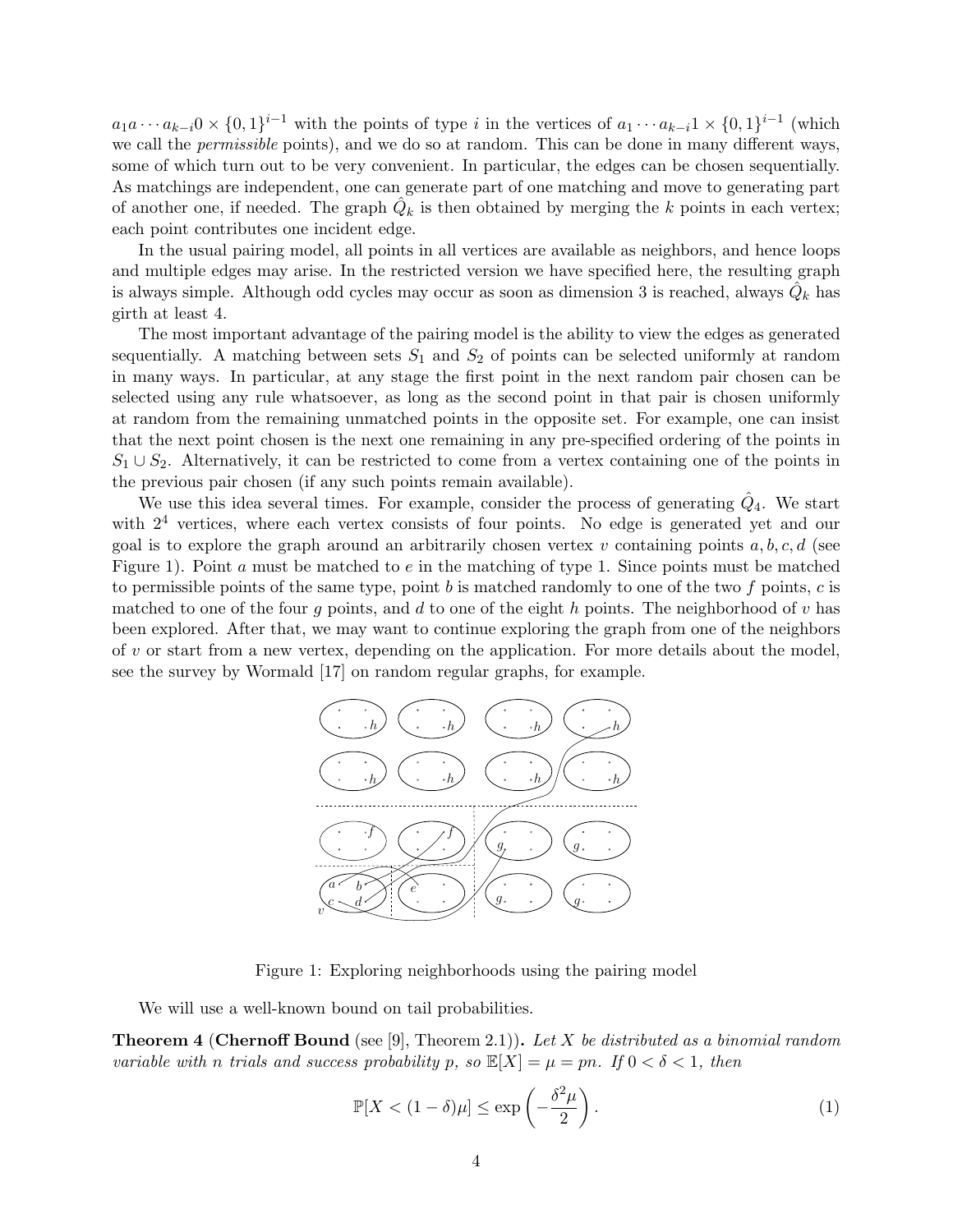If  $\delta > 0$ , then

$$
\mathbb{P}[X > (1+\delta)\mu] \le \exp\left(-\frac{\delta^2 \mu}{2+\delta}\right). \tag{2}
$$

#### 3 Further Tools

The main task in this section is to show that a.a.s.  $\hat{Q}_{k-1}$  has good expansion properties. In particular, we want to show that a.a.s. from every vertex of  $Q_{k-1}$  we can reach many vertices in a relatively short distance. Specifically, we want to reach  $k2^{k/2}$  vertices within distance  $\frac{k}{2\lg k}$  +  $O\left(\frac{k}{\lg^2 k}\right)$ ). This is asymptotically best possible within  $\hat{Q}_{k-1}$ , since  $Q_{k-1}$  is  $(k-1)$ -regular, and hence the number of vertices within distance d of a given vertex is at most  $1 + (k-1)\sum_{j=0}^{d-1}(k-2)^j$ . The sum is  $(1+o(1))k^d$ . Thus to reach  $k2^{k/2}$  vertices we need  $d > \frac{k}{2\lg k}$ .

**Definition 5.** For  $v \in V(\hat{Q}_{k-1})$ , say that a set  $V' \subseteq V(\hat{Q}_{k-1})$  is *v-proper* if  $v \in V'$ , each vertex of V' has distance at most  $\frac{k}{2 \lg k} + O\left(\frac{k}{\lg^2 k}\right)$ from v in the subgraph of  $\hat{Q}_{k-1}$  induced by V', and  $|V'| \geq 2^{k/2}k$ .

**Lemma 6.** Given  $h \leq 2k$ , let  $v_1, \ldots, v_h$  be distinct vertices in  $\hat{Q}_{k-1}$ . With probability  $1 - o(2^{-2k})$ , there exist h pairwise disjoint vertex sets  $V_1, \ldots, V_h$  such that  $V_j$  is  $v_j$ -proper, for  $1 \leq j \leq h$ .

*Proof.* Fixing k, let  $r_0$  be the largest integer r such that  $k^r \leq 2^{0.1k}$ , and let  $r_1$  be the smallest integer r such that  $(k/4)^r/4 \geq 2^{k/2}k$ . Clearly,

$$
r_0 = \frac{0.1k}{\lg k} + O(1) \quad \text{and} \quad r_1 = \frac{k}{2\lg k} + O\left(\frac{k}{\lg^2 k}\right) \sim \frac{k}{2\lg k}.
$$

For technical reasons, we consider a subgraph of  $\hat{Q}_{k-1}$ , denoted by  $\overline{Q}_{k-1}$ , that consists of the matchings of type more than  $0.51k$ . In order to analyze this subgraph, we modify the pairing model so that instead of  $k-1$  points associated with each vertex there are q points, where  $q =$  $k-1-\lfloor 0.51k \rfloor$ . Note that  $0.49k-1 \le q \le 0.49k$ . Since  $\overline{Q}_{k-1} \subseteq \hat{Q}_{k-1}$ , the claim follows immediately from the same claim for  $Q_{k-1}$ . Therefore, we restrict our attention to  $Q_{k-1}$ .

Let  $U = \{v_1, \ldots, v_h\}$ , and consider a breadth-first search (BFS) in  $\overline{Q}_{k-1}$  starting from the set U. The search builds a forest with components  $T_1, \ldots, T_h$  such that  $v_j$  lies in  $T_j$  for all j. Since we are using the pairing model to generate  $Q_{k-1}$ , we describe the process in terms of points rather than vertices. (See Section 2 for details on the pairing model used.) In each step of the process, we partition the set of points into three sets: points already matched (saturated), unmatched points associated with vertices containing some point reached by the BFS (discovered), and the remaining points (undiscovered).

Initially, all the points associated with vertices in  $U$  are labeled discovered and added to a queue L; the remaining points are undiscovered. At each step, the next discovered point  $p$  is removed from L and matched to a point  $p'$  of the same type as p that is taken uniformly at random from the set of currently unsaturated points among those permitted to be matched to p. These points may be discovered or undiscovered; recall that the ith point associated with each vertex is used only in a matching of type *i*. If  $p'$  is undiscovered (we reach a new vertex), then the remaining points associated with the vertex containing  $p'$  change from undiscovered to discovered and are added to the end of L. Otherwise  $p'$  was discovered earlier, and all points associated with the vertex containing  $p'$  are already discovered or saturated. In this case we call the edge  $pp'$  a bad edge. Finally, both  $p$  and  $p'$  are labeled as saturated.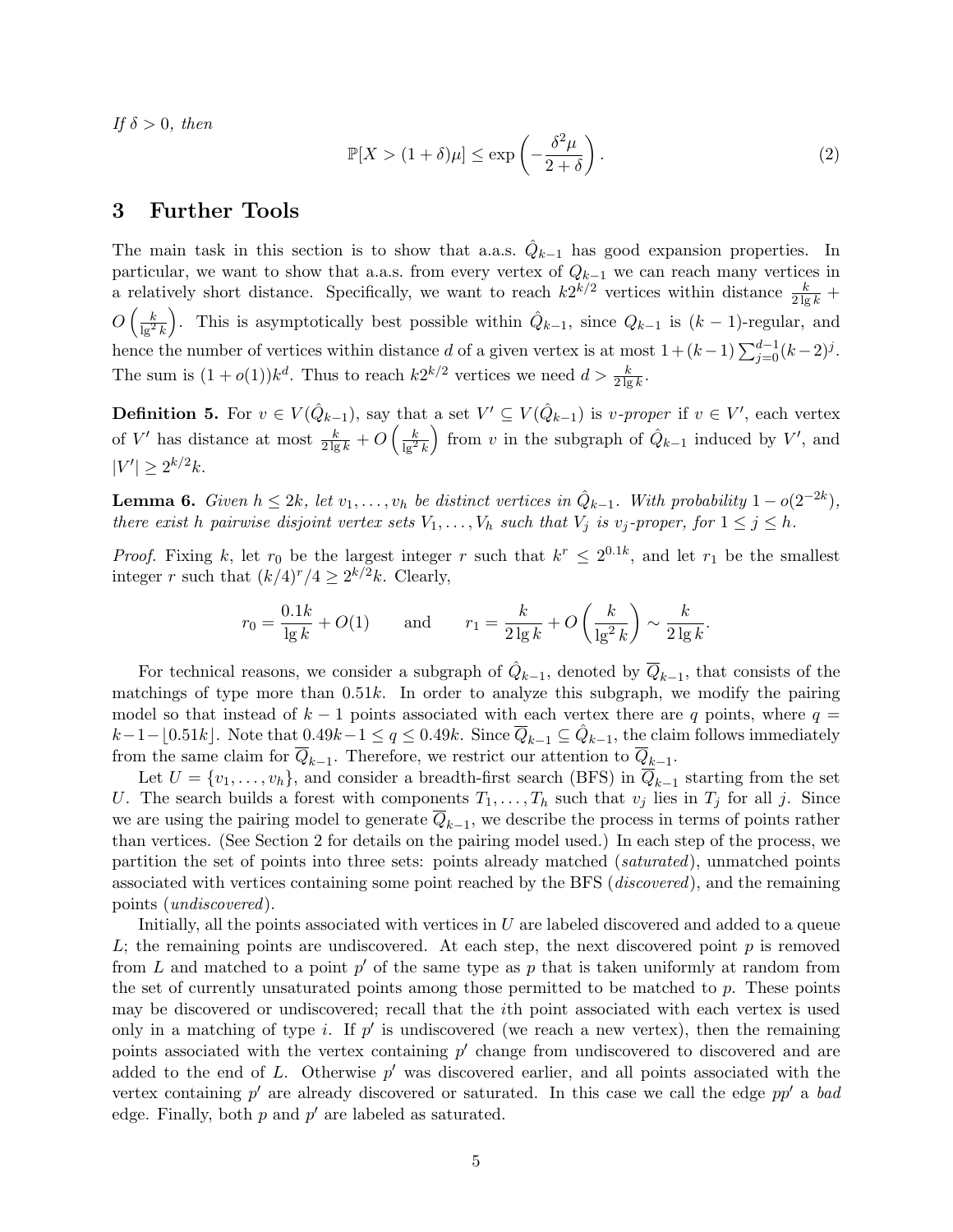For  $0 \leq i \leq r_1$ , let  $F(i)$  be the forest obtained from the BFS once the balls of radius i around U are exposed; this is the graph consisting of all edges reaching vertices at distance at most  $i$  in  $Q_{k-1}$  from some vertex of U, with all bad edges removed. For  $1 \leq j \leq h$  and  $0 \leq i \leq r_1$ , let  $V_j(i)$ be the set of vertices at distance i from  $v_j$  in  $F(i)$ , and let  $S_j(i)$  be the set of points associated with vertices in  $V_i(i)$  that are labeled discovered when all vertices in  $V_i(i)$  are reached by the BFS. In particular,  $V_i(0) = \{v_i\}$  and  $|S_i(0)| = q$ . Since bad edges are removed during the construction of  $F(i)$ , the vertices of U must lie in distinct components. Therefore, the sets  $V_1(i), \ldots, V_h(i)$  are pairwise disjoint, and the same holds for  $S_1(i), \ldots, S_h(i)$ . Let  $V_j = \bigcup_{i=0}^{r_1} V_j(i)$ . In order to prove the claim, we only need to show that with probability  $1 - o(2^{-2k})$  each  $V_j$  has size at least  $2^{k/2}k$ , since the other specified requirements on  $V_i$  hold by construction.

We analyse  $F(i)$  in two phases. During the first, we obtain the desired expansion up to level  $r_0$ . We compute an upper bound on the number m of edges encountered during this phase:

$$
m \le hq \sum_{i=0}^{r_0 - 1} (q - 1)^i \le 2kq^{r_0} \le 2k(0.49k)^{r_0} \le 2k2^{0.1k} \le 2^{0.11k}.
$$

Note that  $q \sum_{r=0}^{r_0-1} (q-1)^r$  is the number of edges in a rooted q-ary tree of depth  $r_0$ , which corresponds to the optimal situation with no bad edge present. For  $0 \leq \ell \leq m$ , we wish to bound the probability  $p_\ell$  that the next edge after exposing  $\ell$  edges is bad. Recall that there are initially hq discovered points, and each exposed edge discovers at most  $q - 1$  new points. Moreover, since we only use matchings of type more than 0.51k, each matching has at least  $2^{0.51k-1}$  points. Therefore,

$$
p_{\ell} \le \frac{hq + \ell(q-1)}{2^{0.51k - 1} - \ell} \le \frac{(h+\ell) \ 0.49k}{2^{0.51k - 1} - \ell} \le \frac{(h+\ell)k}{2^{0.51k}},
$$

since  $\ell \leq 2^{0.11k} = o(2^{0.51k-1})$ . Since the bound on  $p_\ell$  increases with  $\ell$ , we can apply it for each step among the first  $m$  edges. Therefore, to bound the probability  $p$  of having at least  $c$  bad edges among the first  $m$  edges, we can use the Union Bound over the possible subsets of size  $c$  to compute

$$
p \leq \binom{m}{c} \left(\frac{(h+m)k}{2^{0.51k}}\right)^c \leq \left(\frac{e(h+m)mk}{c2^{0.51k}}\right)^c \leq \left(\frac{2ek}{c2^{0.29k}}\right)^c,
$$

since  $m \leq 2^{0.11k}$ . We choose  $c = 7$  so that  $0.29c > 2$ , and then the probability of having at least c bad edges during this phase is  $o(2^{-2k})$ . The worst scenario for expansion from  $S_j(i)$  to  $S_j(i+1)$  is when c bad edges are within  $S_i(i)$ ; the remaining points generate  $q-1$  points that fall into  $S_i(i+1)$ . Thus, for  $1 \leq j \leq h$ ,

$$
|S_j(0)| = q \ge 0.49k - 1 \ge k/4
$$
  
\n
$$
|S_j(1)| \ge (|S_j(0)| - 2c) \cdot (q - 1) \ge (|S_j(0)| - 2c) \cdot (0.49k - 2) \ge (k/4)^2
$$
  
\n
$$
\dots \ge \dots
$$
  
\n
$$
|S_j(r_0)| \ge (|S_j(r_0 - 1)| - 2c) \cdot (q - 1) \ge (|S_j(r_0 - 1)| - 2c) \cdot (0.49k - 2) \ge (k/4)^{r_0 + 1}.
$$
  
\n(3)

During the second phase, we control the expansion continuing from level  $r_0$  up to level  $r_1$ . It follows from the definition of  $r_0$  that  $k^{r_0+1} \geq 2^{0.1k}$ . Therefore,

$$
(k/4)^{r_0+1} \ge 2^{0.1k - O(k/\lg k)} \ge 2^{0.05k}
$$

.

For  $1 \leq j \leq h$  and  $r_0 \leq i \leq r_1 - 1$ , conditioned on the event  $|S_j(i)| \geq (k/4)^{i+1} \geq 2^{0.05k}$ , we want to have  $|S_j(i+1)| \geq |S_j(i)| (k/4)$  with probability  $1-o(1/(2^{2k}k^2))$ . This will imply  $|S_j(r_1)| \geq (k/4)^{r_1+1}$ , and thus

$$
|V_j(r_1)| \ge |S_j(r_1)|/k \ge (k/4)^{r_1}/4 \ge 2^{k/2}k
$$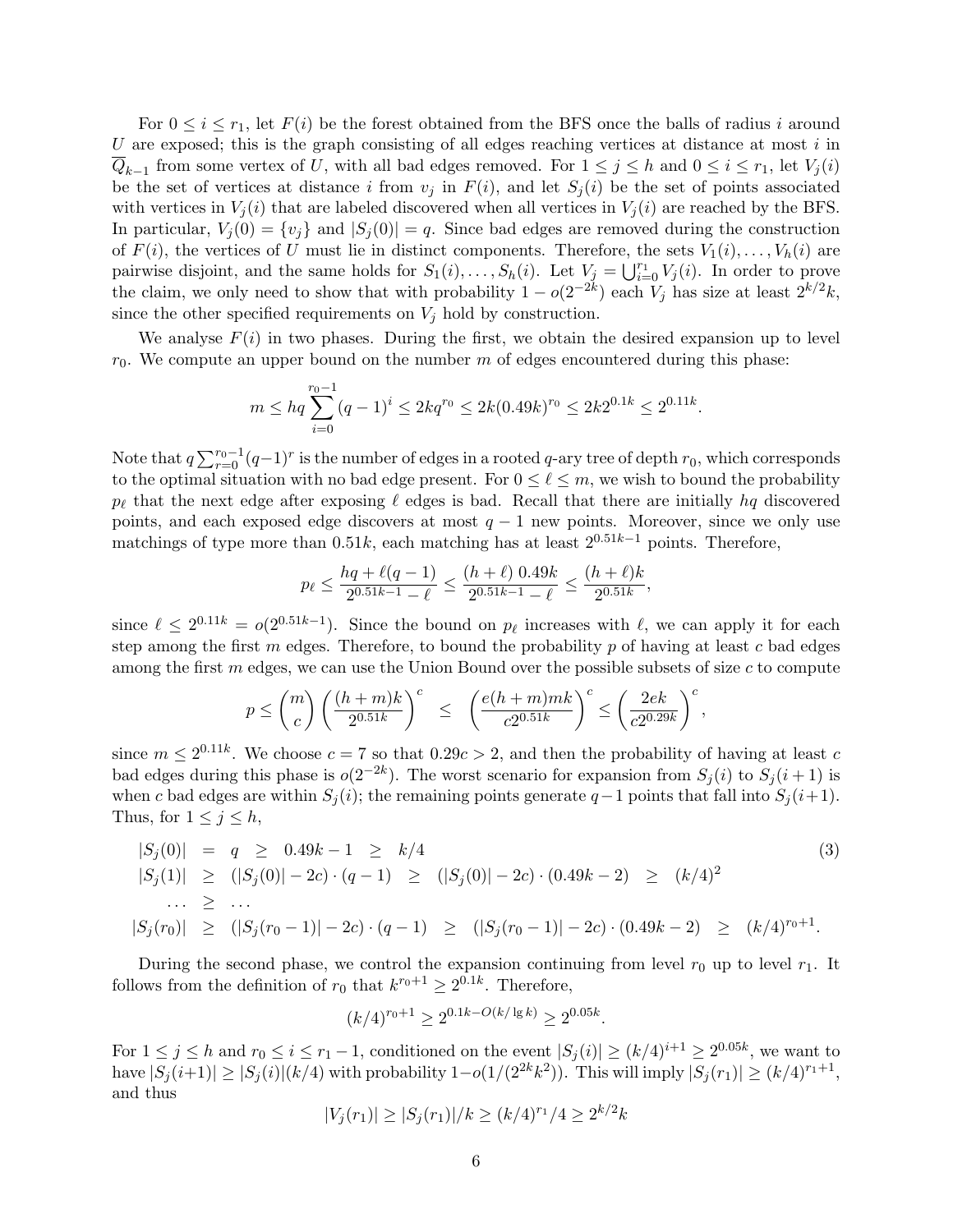with probability at least  $1 - o(1/(2^{2k}k))$ . Since  $V_j = \bigcup_{i=0}^{r_1} V_j(i) \supseteq V_j(r_1)$ , the result then follows from applying the Union Bound over all  $h$  choices of  $j$ .

Fix i and j, and assume  $|S_j(i)| \ge 2^{0.05k}$ . Let X be the random variable counting the bad edges created when the edges of the matching for points in  $S_i(i)$  are exposed. The number of points discovered when BFS is performed up to level  $i+1$  (from all h initial vertices) is at most  $hk^{i+1}$ , which is bounded by  $2k^{i+2}$ . The probability of generating a bad edge changes at each step of the BFS, but for all edges added when moving from level  $i$  to level  $i + 1$  this probability is bounded by  $p'_i$ , where

$$
p'_{i} \le \frac{2k^{i+2}}{2^{0.51k-1} - 2k^{i+2}} = O\left(\frac{k^{i+2}}{2^{0.51k}}\right).
$$

As a result, X is stochastically bounded above by  $\text{Bin}(|S_j(i)|, p'_i)$ . Thus

$$
\mathbb{E}[X] \leq |S_j(i)| \cdot p_i' = O\left(|S_j(i)| \cdot \frac{k^{i+2}}{2^{0.51k}}\right) = o\left(|S_j(i)|\right).
$$

It therefore follows from the Chernoff Bound that

$$
\mathbb{P}(X \geq |S_j(i)|/100) \leq \exp(-\Omega(|S_j(i)|)) = o(1/(2^{2k}k^2)).
$$

Therefore, with the desired probability

$$
|S_j(i+1)| \ge (|S_j(i)| - 2X)(q-1) \ge |S_j(i)| \cdot (49/50)(0.49k - 2) \ge |S_j(i)| \cdot (k/4). \tag{4}
$$

 $\Box$ 

This completes the proof of the lemma.

In order to prove our main result, we slightly strengthen the previous lemma by allowing a constant number of vertices to be removed from the graph. The proof can be easily adapted from the proof of Lemma 6, so we will only sketch the main differences. Before we state the corollary, let us say a few words about the conditional probability space we work with. Given a set of vertices W, we reveal the neighbors of W by exposing the appropriate matchings. Then we fix any possible outcome of that event (even if it is highly unlikely one), restrict the probability space to that situation, and continue the process for a given  $U \subseteq V(\hat{Q}_{k-1}) - W$ .

**Corollary 7.** Let W be a set of m vertices in  $\hat{Q}_{k-1}$ , where m is fixed and does not depend on k. Expose all edges with endpoints in  $W$ , and condition the probability space on these edges. Let  $U$  be a set of distinct vertices  $\{v_1, \ldots, v_h\}$  in  $\hat{Q}_{k-1} - W$ , where  $1 \leq h \leq 2k$ . With probability  $1 - o(2^{-2k})$ , there exist pairwise disjoint sets  $V_1, \ldots, V_h$  in  $V(\hat{Q}_{k-1}) - W$  such that  $V_j$  is  $v_j$ -proper, for  $1 \leq j \leq h$ .

*Proof (sketch)*. First expose the neighbors of the vertices in W with respect to  $Q_{k-1}$ , saturating the corresponding points (for each edge we saturate two points, one for each endvertex). Next run the same BFS process as analyzed in the proof of Lemma 6. The only difference is that we may have some additional saturated points along the way (possibly in U). However, each vertex of  $\overline{Q}_{k-1} - W$ has at most m saturated points, one for each vertex in  $W$ . Therefore, the same analysis is valid, replacing the factor  $q - 1$  in (3) and (4) with  $q - 1 - m$ , which is asymptotic to 0.49k (recall that m is fixed and  $q = k - 1 - |0.51k|$ .  $\Box$ 

Remark 8. Note that the statements of Lemma 6 and Corollary 7 are still valid if we replace the probability bound  $1 - o(2^{-2k})$  by  $1 - o(e^{-\alpha k})$ , where  $\alpha$  is any positive constant. To show this, the only modification required in the argument of Lemma  $6$  is to pick c to be large enough rather than setting  $c = 7$ .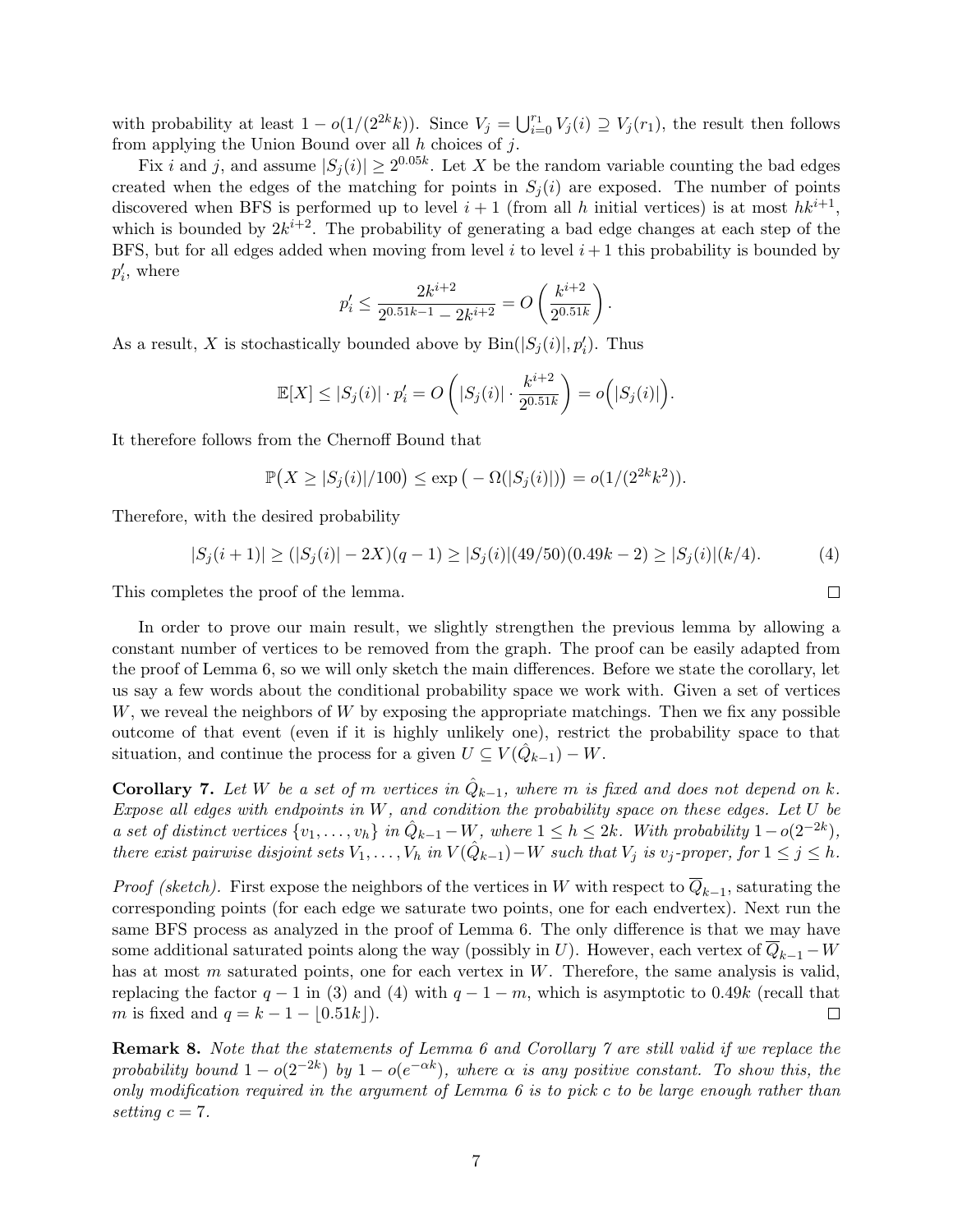We will also need the following property of each possible  $\hat{Q}_k$ .

**Lemma 9.** If  $k \geq 3$ , then  $\hat{Q}_k$  has no two vertices with identical neighborhoods.

*Proof.* Let A and B denote the two instances of  $\hat{Q}_{k-1}$  joined by the last matching (the one of type k) to create  $\hat{Q}_k$ . We may let A be the graph induced by all vertices whose last coordinate is 0, while B is induced by those with last coordinate 1. We call A and B the sides of  $\hat{Q}_k$ . Note that A and B are *any* graphs that may arise during the random process.

By construction, every vertex has exactly one neighbor in the opposite side and  $k-1$  neighbors in its own side. If distinct vertices u and v lie in opposite sides, say  $u \in A$  and  $v \in B$ , then u has more neighbors than v in A, so u and v cannot have the same neighborhoods. If u and v lie in the same side, say  $A$ , then they have distinct neighbors in  $B$  via the last matching.  $\Box$ 

### 4 Proof of the Main Result

Now, we are ready to prove our main result. We repeat the statement for convenience.

**Theorem 3.** A.a.s. 
$$
d_k(\hat{Q}_k) = \frac{k}{\lg k} + O\left(\frac{k}{\lg^2 k}\right) \sim \frac{k}{\lg k}
$$
.

*Proof.* Let A and B be the sides of  $\hat{Q}_k$ , as defined in the proof of Lemma 9. We must show that any two vertices u and v are joined by k internally disjoint paths of length at most  $\frac{k}{\lg k} + O\left(\frac{k}{\lg^2 k}\right)$  . We consider several cases. In all cases we may assume by symmetry that  $u \in A$ .

In each case, we will grow trees in the two sides of  $\hat{Q}_k$  and add edges to link paths in pairs of trees. Growing trees in the lemma and later adding at most three edges for each pair of trees are separate processes; the first is recursive with no linking step, while the linking is done once at the end. Hence the added 3 remains an additive constant to the length and does not generate a linear term.

**Case 1:** Vertices u and v lie in opposite sides of  $\hat{Q}_k$  and are adjacent. Since  $u \in A$  and  $v \in B$ , they are adjacent only by the last matching. The edge uv provides one  $u, v$ -path, so we only need to find  $k-1$  more. Let  $u_1, \ldots, u_{k-1}$  be the neighbors of u in A, and let  $v_1, \ldots, v_{k-1}$  be the neighbors of v in B. Applying Corollary 7 to side A (with  $U = \{u_1, \ldots, u_{k-1}\}\$  and  $W = \{u\}\$ ) and to side B (with  $U = \{v_1, \ldots, v_{k-1}\}\$ and  $W = \{v\}$ ), with probability  $1 - o(2^{-2k})$  there are pairwise disjoint sets  $U_1, \ldots, U_{k-1} \subseteq A$  not containing u and  $V_1, \ldots, V_{k-1} \subseteq B$  not containing v such  $U_j$  is  $u_j$ -proper and  $V_j$  is  $v_j$ -proper, for  $1 \leq j \leq k-1$ . See Figure 2.



Figure 2: Case 1: vertices u and v lie in opposite sides of  $\hat{Q}_k$  and are adjacent.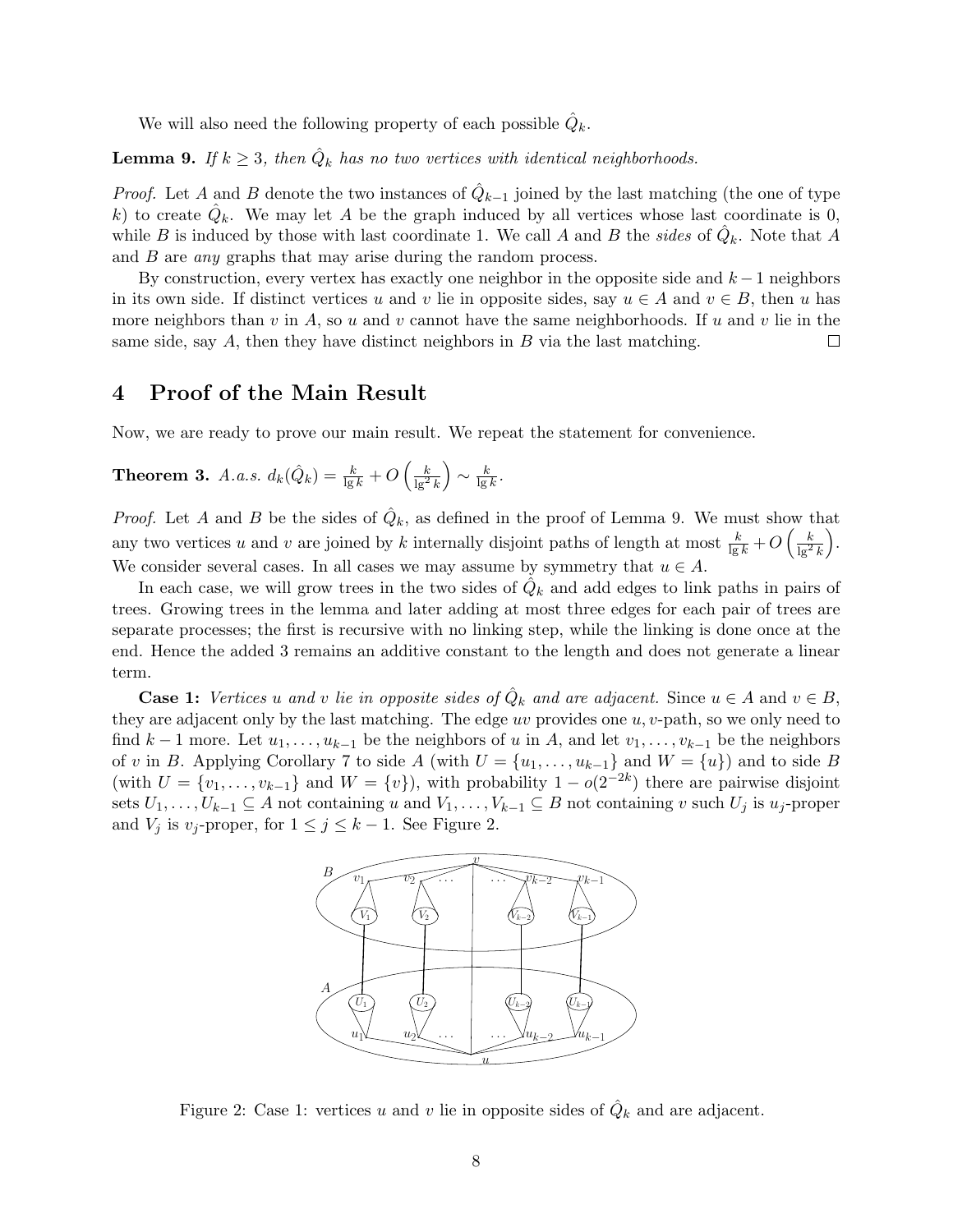Now we consider the last matching, joining A and B. For  $1 \leq j \leq k-1$ , the probability p that no vertex in  $U_j$  is matched to a vertex in  $V_j$  is bounded using

$$
p \le \prod_{i=1}^{2^{k/2}k} \left(1 - \frac{2^{k/2}k}{2^{k-1} - i + 1}\right) \le \left(1 - \frac{2^{k/2}k}{2^{k-1}}\right)^{2^{k/2}k} \le \exp\left(-2k^2\right) = o(2^{-2k}/k).
$$

Taking the Union Bound over all choices of j, we have matched  $U_j$  to  $V_j$  for all j with probability  $1-o(2^{-2k})$ . Therefore, with at least that probability, we have k internally disjoint u, v-paths of length at most  $\frac{k}{\lg k} + O\left(\frac{k}{\lg^2 k}\right)$ .

**Case 2:** Vertices u and v lie in opposite sides of  $\hat{Q}_k$  and have no common neighbor. That is, after exposing all matching edges at  $u$  and  $v$ , it turns out that  $u$  and  $v$  are non-adjacent and have no common neighbors; no other points are exposed yet. Let  $u_1, \ldots, u_{k-1}$  be the neighbors of u in A, and let  $v_1, \ldots, v_{k-1}$  be the neighbors of v in B. Let  $v_k$  be the neighbor of u in B, and let  $u_k$ the neighbor of v in A. The rest of the argument follows as in Case 1, using  $1 \leq j \leq k$  instead of  $1 \leq j \leq k-1$ . See Figure 3.



Figure 3: Case 2: vertices u and v lie in opposite sides of  $\hat{Q}_k$  and have no common neighbor.

**Case 3:** Vertices u and v lie in opposite sides of  $\hat{Q}_k$  and are nonadjacent but have a common neighbor. All edges at  $u$  and  $v$  are exposed, and a common neighbor is found. The number of common neighbors is 1 or 2, since there can be at most one in each side. The case with a common neighbor in each side is easy. Define  $u_j$  and  $v_j$  as in Case 1, and let  $u_{k-1} \in A$  and  $v_{k-1} \in B$  be the common neighbors of u and v. The u, v-paths via  $u_{k-1}$  and  $v_{k-1}$  are sufficiently short. To find the remaining paths, proceed as before with  $U = \{u_1, \ldots, u_{k-2}\}\$  and  $W = \{u, u_{k-1}\}\$  on side A and with  $U = \{v_1, \ldots, v_{k-2}\}\$  and  $W = \{v, v_{k-1}\}\$  on side B.

Otherwise, by symmetry we may let  $u_{k-1} \in A$  be the common neighbor of u and v. Let  $v'_{k-1}$  be the neighbor of u in B. Some vertex in  $\{v_1, \ldots, v_{k-1}\}$  (label it  $v_{k-1}$ ) is not matched into  $\{u_1, \ldots, u_{k-2}\}\$  by the matching of type k. Let  $u'_{k-1}$  be the neighbor of  $v_{k-1}$  in A. Now proceed as before with  $U = \{u_1, \ldots, u_{k-2}, u'_{k-1}\}\$  and  $\tilde{W} = \{u, u_{k-1}\}\$  on side A, and with  $U =$  $\{v_1, \ldots, v_{k-2}, v'_{k-1}\}\$ and  $W = \{v, v_{k-1}\}\$ on side B. See Figure 4.

**Case 4:** Vertices u and v lie on the same side of  $\hat{Q}_k$ . Suppose first that u and v are adjacent. Since  $\hat{Q}_k$  is triangle-free, u and v have no common neighbors. Let  $u_1, \ldots, u_{k-2}$  be the neighbors of u in A other than v, let  $v_1, \ldots, v_{k-2}$  be the neighbors of v in A other than u, and let u' and v' be the respective neighbors of u and v in B. Finally, let  $v'_i$  be the neighbor of  $v_i$  in B, for  $1 \le i \le k-3$ .

We apply Corollary 7 in A using  $U = \{u_1, \ldots, u_{k-2}, v_1, \ldots, v_{k-2}\}$  and  $W = \{u, v\}$ . With probability  $1 - o(2^{-2k})$ , we obtain  $2k - 4$  pairwise disjoint sets  $U_1, \ldots, U_{k-2}, V_1, \ldots, V_{k-2}$  (also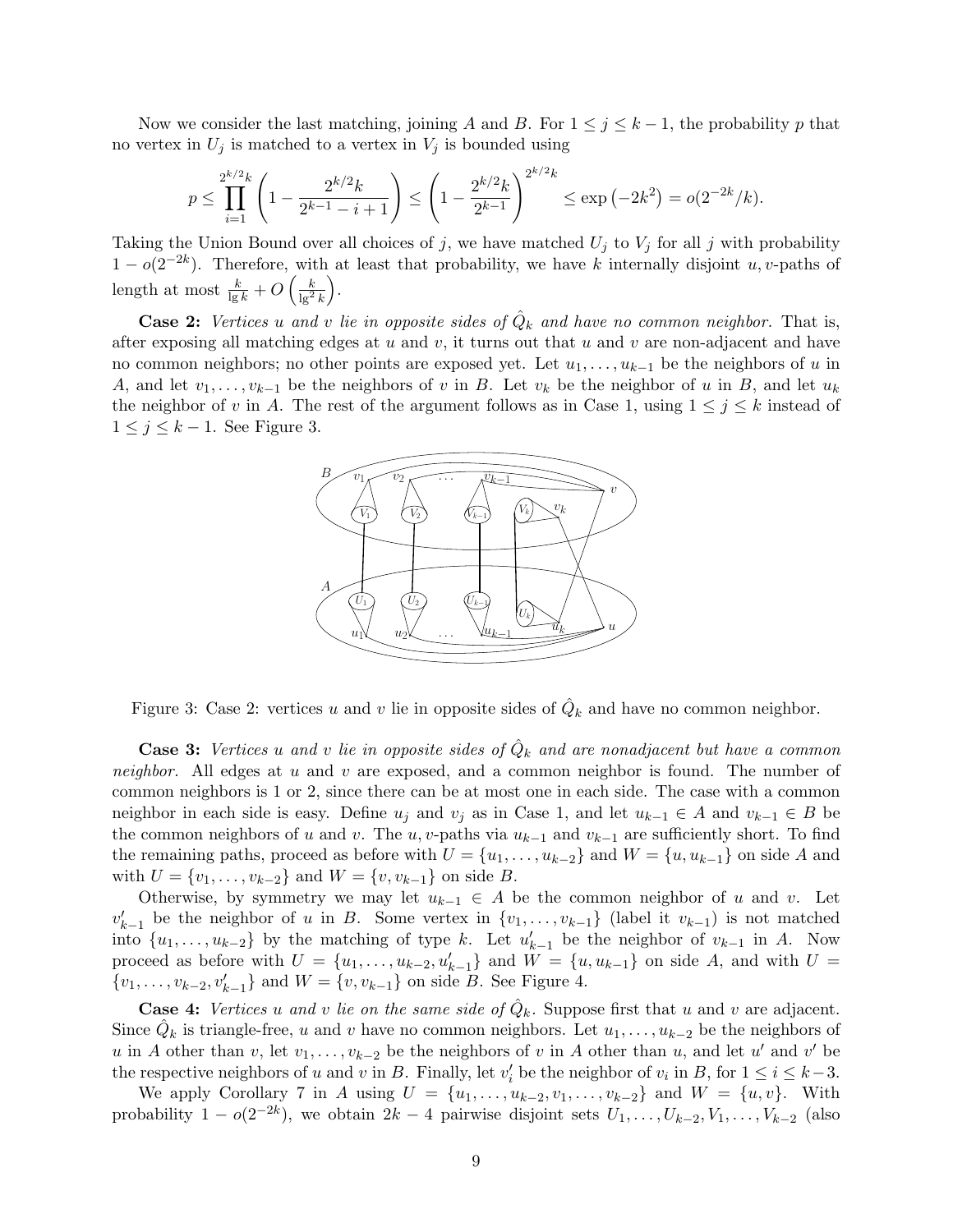

Figure 4: Case 3: vertices u and v lie in opposite sides of  $\hat{Q}_k$  and are at distance 2.

disjoint from  $\{u, v\}$  such that  $U_j$  is  $u_j$ -proper and  $V_j$  is  $v_j$ -proper, for  $1 \leq j \leq k-2$ . (In this application of Corollary 7, the sets  $V_1, \ldots, V_{k-3}$  will not be used further. We include  $v_1, \ldots, v_{k-3}$  in U because we must keep them out of  $U_1, \ldots, U_{k-2}$  and  $V_{k-2}$  in order to build paths through them. We cannot place them in  $W$ , because Corollary 7 applies only for  $W$  of constant size, not growing with  $k$ .)

We also use Corollary 7 with  $W = \emptyset$  (or simply Lemma 6) in B with  $U = \{v'_1, \ldots, v'_{k-3}, v', u'\}$  to obtain pairwise disjoint sets  $V'_1, \ldots, V'_{k-3}, V', U'$  having the desired properties to those above (with probability  $1 - o(2^{-2k})$ ). We then proceed as in the previous cases by exposing the last matching (between A and B) to discover edges between  $U_j$  and  $V'_j$  for  $1 \le j \le k-3$ , between  $U_{k-2}$  and  $V'$ , and between  $V_{k-2}$  and  $U'$ . See Figure 5.



Figure 5: Case 4: vertices u and v lie on the same side of  $\hat{Q}_k$ .

Finally, suppose that u and v are not adjacent. Let  $\ell$  be their number of common neighbors in A. By Lemma 9, u and v do not have the same neighborhoods in A, so  $0 \leq \ell \leq k-2$ . The common neighbors immediately yield  $\ell$  short u, v-paths. Let  $u_1, \ldots, u_{k-1-\ell}$  be the remaining neighbors of u in A, and let  $v_1, \ldots, v_{k-1-\ell}$  be the remaining neighbors of v in A; these sets are nonempty. We proceed as in the previous argument, with  $k - 1 - \ell$  in place of  $k - 2$ .

We conclude that given any two vertices u and v, with probability at least  $1-o(2^{-2k})$  we find k internally disjoint u, v-paths of length at most  $\frac{k}{\lg k} + O\left(\frac{k}{\lg^2 k}\right)$  . Taking the Union Bound over all  $O(2^{2k})$  pairs finishes the proof.  $\Box$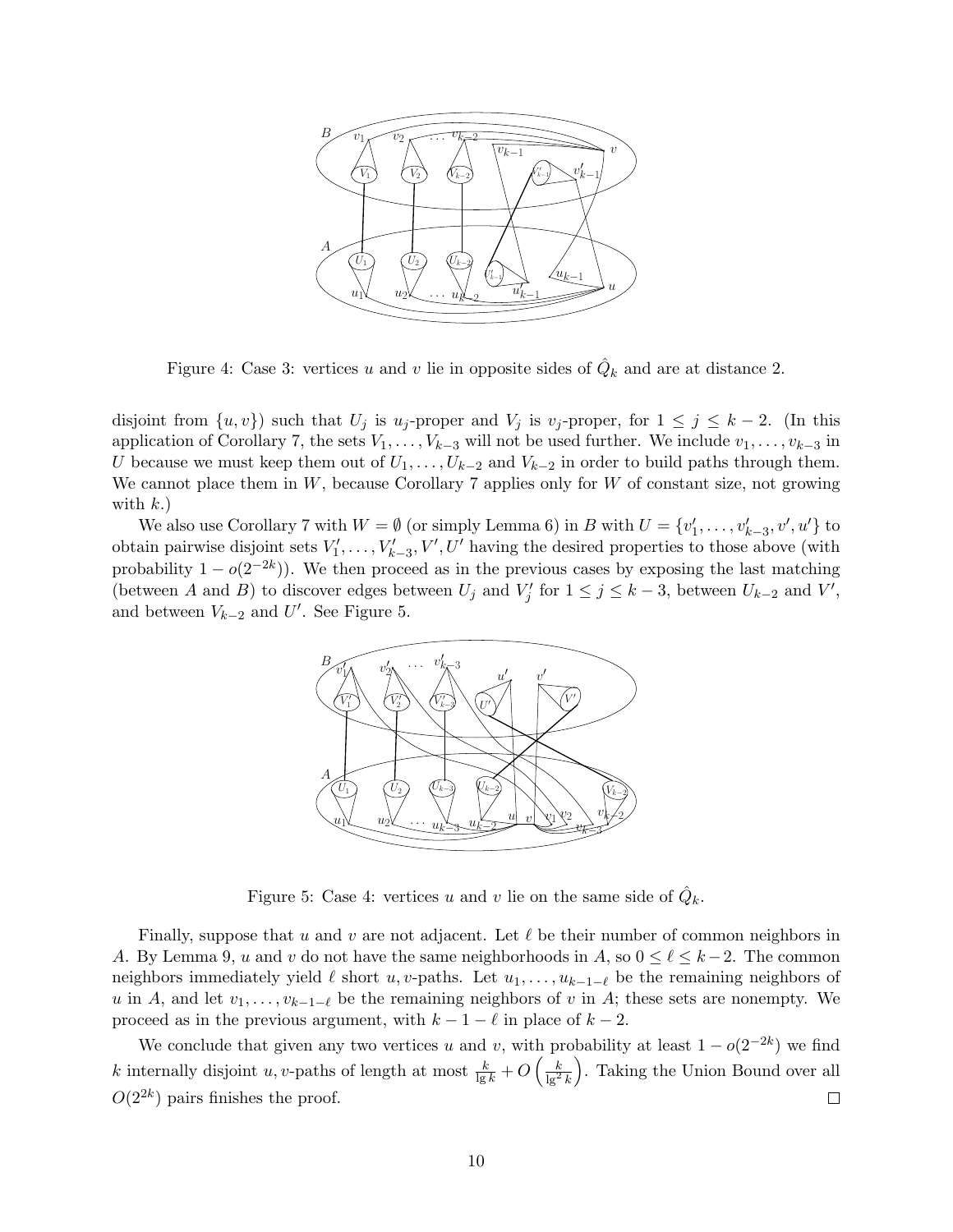## References

- [1] I. Banič, J. Žerovnik, Wide diameter of Cartesian graph bundles, Discrete Math. 310 (2010) 1697–1701.
- [2] F.B. Chedid, R.B. Chedid, A new variation on hypercubes with smaller diameter, Inform. Process. Lett. 46 (1993) 275–280.
- [3] K. Efe, A variation on the hypercube with lower diameter, IEEE Trans. Comput. 40 (11) (1991), 1312–1316.
- [4] A.H. Esfahanian, L.M. Ni, B.E. Sagan, The twisted N-cube with application to multiprocessing, IEEE Trans. Comput. 40 (1991) 88–93.
- [5] E. Flandrin, H. Li, Mengerian properties, hamiltonicity, and claw-free graphs, Networks 24 (3) (1994), 177–183.
- [6] C.M. Hartman, Extremal Problems in Graph Theory, Ph.D. Thesis, University of Illinois, 1997.
- [7] D.F. Hsu, Y.D. Lyuu, A graph theoretical study of transmission delay and fault tolerance, Proceedings of the 4th ISMM International Conference on Parallel and Distributed Computing and Systems, 20–24, 1991.
- [8] D.F. Hsu, T. Luczak, On the k-diameter of k-regular k-connected graphs, Discrete Math. 133  $(1)$   $(1994)$ ,  $291-296$ .
- [9] S. Janson, T. Luczak, A. Ruciński, *Random Graphs*, Wiley, New York, 2000.
- [10] S.C. Liaw, G.J. Chang, Wide diameters of butterfly networks, Taiwan. J. Math. 3 (1) (1999) 83–88.
- [11] M. Ma, D.B. West, J.-M. Xu, The vulnerability of the diameter of enhanced hypercubes, Theoretical Computer Science 694 (2017), 60–65.
- [12] K. Menger, Zur allgemeinen Kurventheorie, Fund. Math. 10 (1927) 95–115.
- [13] H. Qi, X. Zhu, The wide-diameter of  $Z_{n,k}$ , Discrete Appl. Math. 219 (2017), 193–201.
- [14] Y. Saad, M.H. Schultz, Topological properties of hypercubes, IEEE Transac. Comput. 37 (7) (1988), 867–872.
- [15] E. Sinó, J.L.A. Yebra, The vulnerability of the diameter of folded *n*-cubes, Discrete Math. 174 (1997) 317–322.
- [16] T.-H. Tsai, Y.-C. Chen, J.J.M. Tan, Topological properties on the wide and fault diameters of exchanged hypercubes, IEEE Trans. Parallel Distrib. Syst. 25 (2014), 3317–3327.
- [17] N.C. Wormald, Models of random regular graphs, Surveys in Combinatorics, 1999, J.D. Lamb and D.A. Preece, eds. London Mathematical Society Lecture Note Series, vol 276, pp. 239–298, Cambridge University Press, Cambridge, 1999.
- [18] J.-M. Xu, Wide-diameter of Cartesian product graphs and digraphs, J. Combin. Optim. 8 (2) (2004), 171–181.